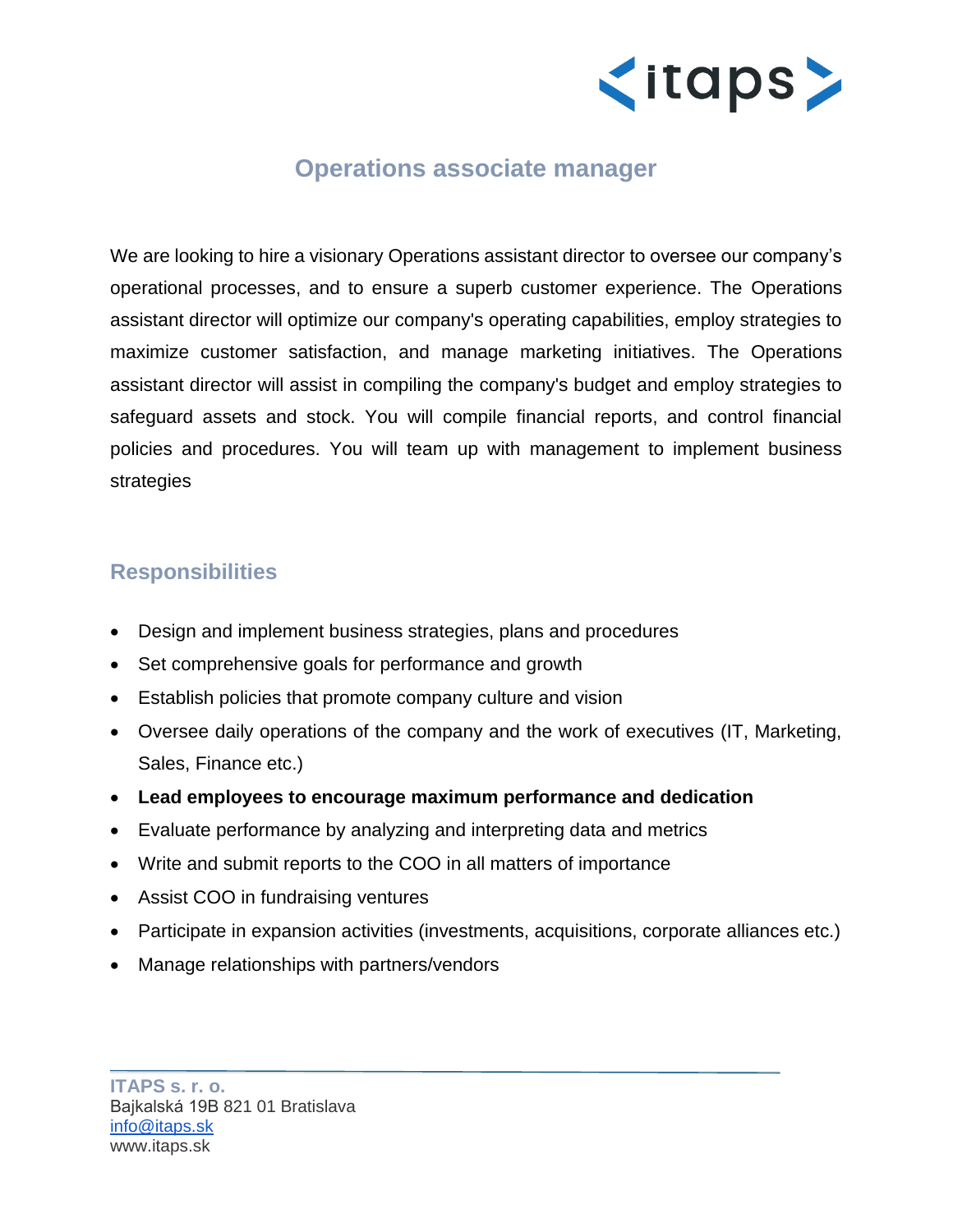

## **Requirements**

- Proven experience as team leader department manager or relevant role
- Understanding of business functions such as HR, Finance, marketing etc.
- Demonstrable competency in strategic planning and business development
- Experience in fundraising will be a plus
- Working knowledge of data analysis and performance/operation metrics
- Working knowledge of IT/Business infrastructure
- Outstanding organizational and leadership abilities
- Excellent interpersonal and public speaking skills
- Aptitude in decision-making and problem-solving
- BSc/BA in Business Administration or relevant field; MSc/MBA is a plus
- Nice to have previous experience with software development or software architecture design
- Nice to have experience with ISO certifications (27001 and 9001)

## **What do we offer**

- Wage from 1600 eur/month brutto based on the experience of candidate
- Opportunity to remote working
- Flexible working hours and the way you work by agreement
- Possibility to work part-time
- Opportunity to work in a young team
- Possibility of career growth
- High support for self-education the possibility of choosing courses
- Possibility to try other projects within our company
- Opportunity to join in workshops and teambuildings